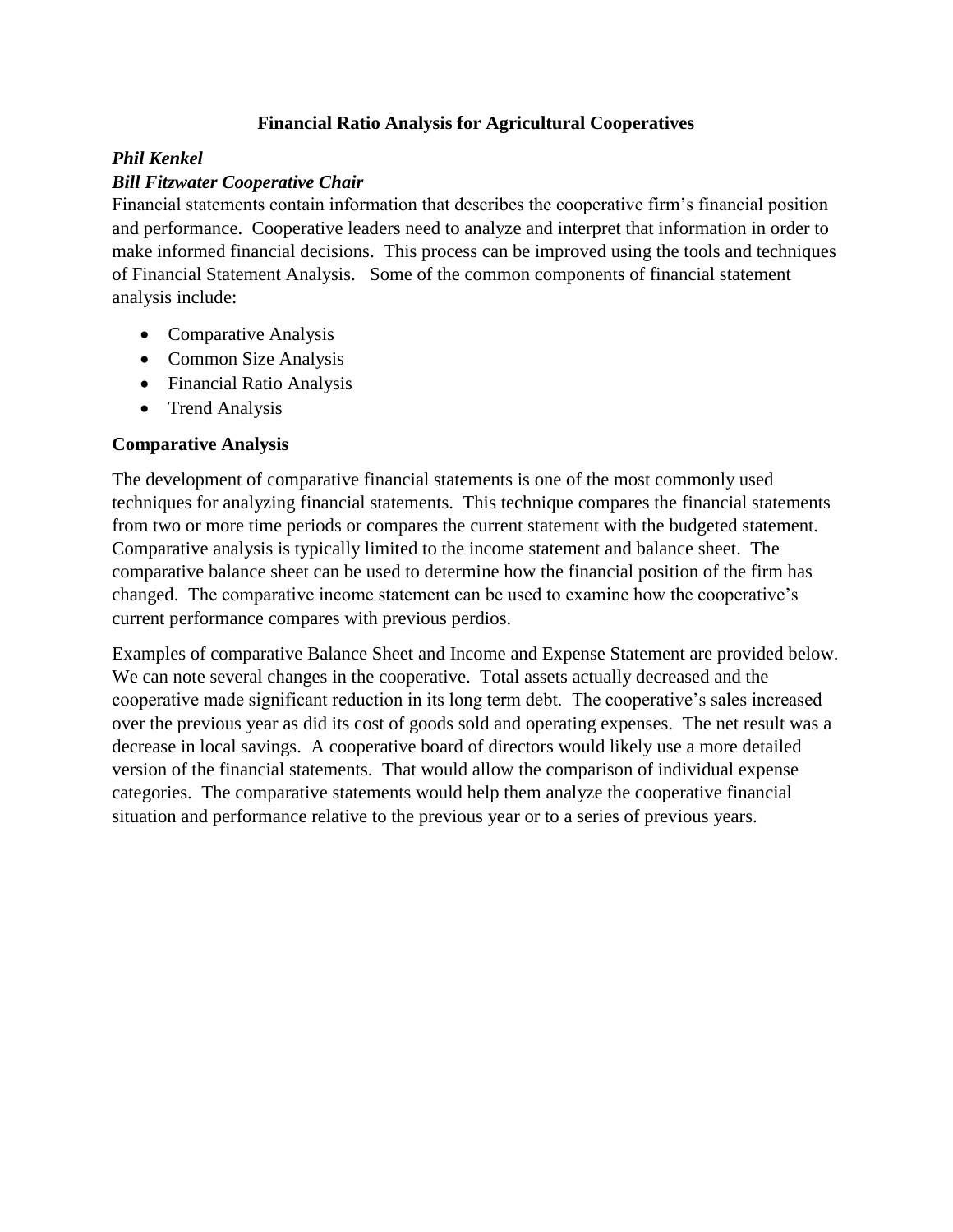| <b>Balance Sheet</b>                |                |                |
|-------------------------------------|----------------|----------------|
|                                     | 2016           | 2015           |
| <b>Current Assets</b>               |                |                |
| Cash                                | 23,047,115     | 13,369,337     |
| Receivables                         | 6,900,122      | 10,441,837     |
| Inventory                           | 23,307,346     | 34,088,821     |
| <b>Prepaid Expenses</b>             | 2,957,753      | 6,167,646      |
| <b>Deferred Tax Asset</b>           | 153,068        | 166,384        |
| <b>Total Current Assets</b>         | 56,569,755     | 64,944,402     |
|                                     |                |                |
| <b>Non-Current Assets</b>           |                |                |
| land                                | 8,257,699      | 8,222,498      |
| <b>Property Plant and Equipment</b> | 111,648,529    | 108,275,499    |
| <b>Accumulated Depreciation</b>     | (60, 538, 441) | (54, 793, 748) |
| Net Property Plant and Equipment    | 51,110,088     | 53,481,751     |
| <b>Investment in Cooperatives</b>   | 14,425,588     | 13,938,756     |
| <b>Total Non-Current Assets</b>     | 73,793,375     | 75,643,005     |
|                                     |                |                |
| <b>Total Assets</b>                 | 130, 363, 130  | 140,587,407    |
|                                     |                |                |
|                                     | 2016           | 2015           |
| <b>Current Liabilities</b>          |                |                |
| <b>Accoounts Payable</b>            | 29,034,680     | 33,927,221     |
| Current Portion of Long Term Debt   |                |                |
|                                     | 3,296,379      | 3,429,202      |
| Notes Payable                       | 9,794,665      | 10,259,170     |
| <b>Accrued Expenses</b>             | 3,369,112      | 2,506,119      |
| Patronage Refunds Payable           | 556,940        | 1,124,461      |
| <b>Total Current Liabilities</b>    | 46,051,776     | 51,246,173     |
|                                     |                |                |
| <b>Long Term Liabilities</b>        |                |                |
| Notes Payable                       | 11,053,637     | 18,212,231     |
|                                     |                |                |
| <b>Members Equity</b>               |                |                |
| Membership Stock                    | 4,961,411      | 1,982,883      |
| Qualified Revolving Equity          | 20,100,202     | 21,297,892     |
| Non-qualified Revolving Equity      | 20,000,000     | 23,703,808     |
| <b>Unallocated Equity</b>           | 28,196,104     | 24,144,420     |
| <b>Total Member Equity</b>          | 73,257,717     | 71,129,003     |
| <b>Total Liabilities and Equity</b> | 130, 363, 130  |                |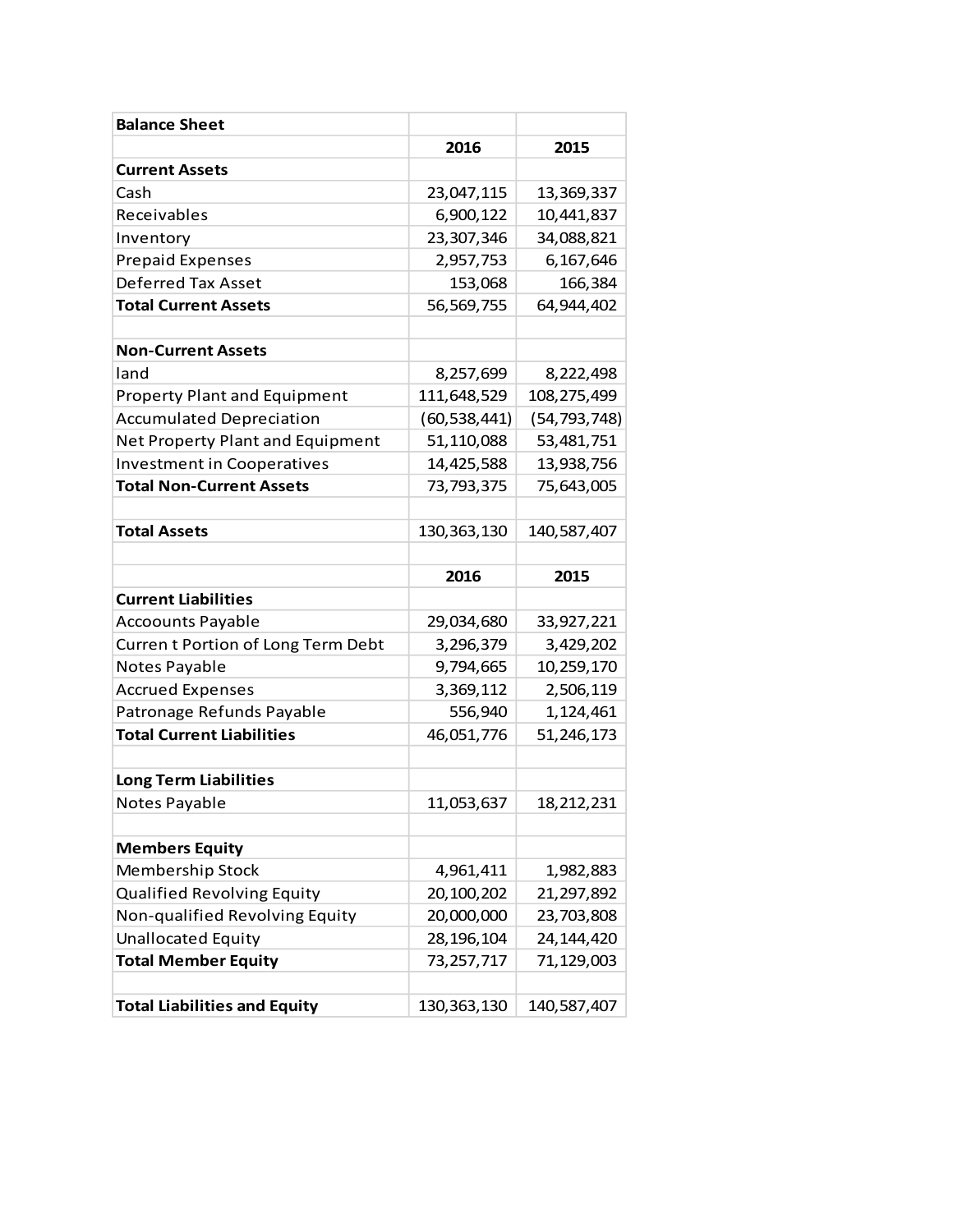| <b>Income and Expense Statement</b> | 2016        | 2015         |
|-------------------------------------|-------------|--------------|
| Sales                               | 255,862,563 | 233,692,387  |
| Cost of Goods Sold                  | 226,668,114 | 205,804,496  |
| <b>Gross Margin</b>                 | 29,194,449  | 27,887,891   |
|                                     |             |              |
| <b>Other Revenue</b>                | 12,952,545  | 12,702,659   |
| <b>Total Revenue</b>                | 42,146,994  | 40,590,550   |
|                                     |             |              |
| <b>Operating Expenses</b>           | 38,390,643  | 35, 156, 183 |
|                                     |             |              |
| Local Savings                       | 3,756,351   | 5,434,367    |
| Patronage Dividend Income           | 2,101,955   | 2,100,129    |
| <b>Total Savings Before Taxes</b>   | 5,858,306   | 7,534,496    |
| Income Tax                          | 444,509     | 499,727      |
|                                     |             |              |
| <b>Net Savfings after Taxes</b>     | 5,413,797   | 7,034,769    |

#### **Common Size Analysis**

Comparing the financial statements with previous years or budget estimates can provide useful insights. The analyzed of individual categories can be challenging if the cooperative's sales changed due to weather or other factors or if the cooperative's asset based changed which is typical for a growing firm. Common size analysis is an additional technique that can be used to analyze and interpret financial statements. In common size analysis each line on the financial statement is expressed as a percentage of the base for that period. In the case of the income statement the base is the total sales for the period while the balance sheet entries are expressed as a percent of total assets.

Common size analysis has several advantages. First, it further facilitates comparative analysis. When a cooperative's sales increase year over year, one would expect the cost of goods sold and operating expenses to also increase. That raises the question as to whether changes in those categories were simply due to the change in sales or if they indicate problems in expense control. Expressing the comparative statements in a common size format adjusts for the change in sales and allows the board and CEO to see what categories were changing relative to total sales. Common size analysis also emphasized the contribution of each income and expense item to net income and each balance sheet income to total assets. That helps cooperative leaders to focus on areas where there are changes in categories that have significant impact. Finally, common size analysis facilitates comparison with other firms of different sized.

Examples of common size balance sheet and income and expense statements are shown below. The common size format makes it much easier to identify changes from the comparison year. Examining the common size balance sheet, we can see that current assets now represent a smaller portion of total assets and that long term debt decreased, relative to total assets. Examining the common size income statement we can see that the cost of goods sold increased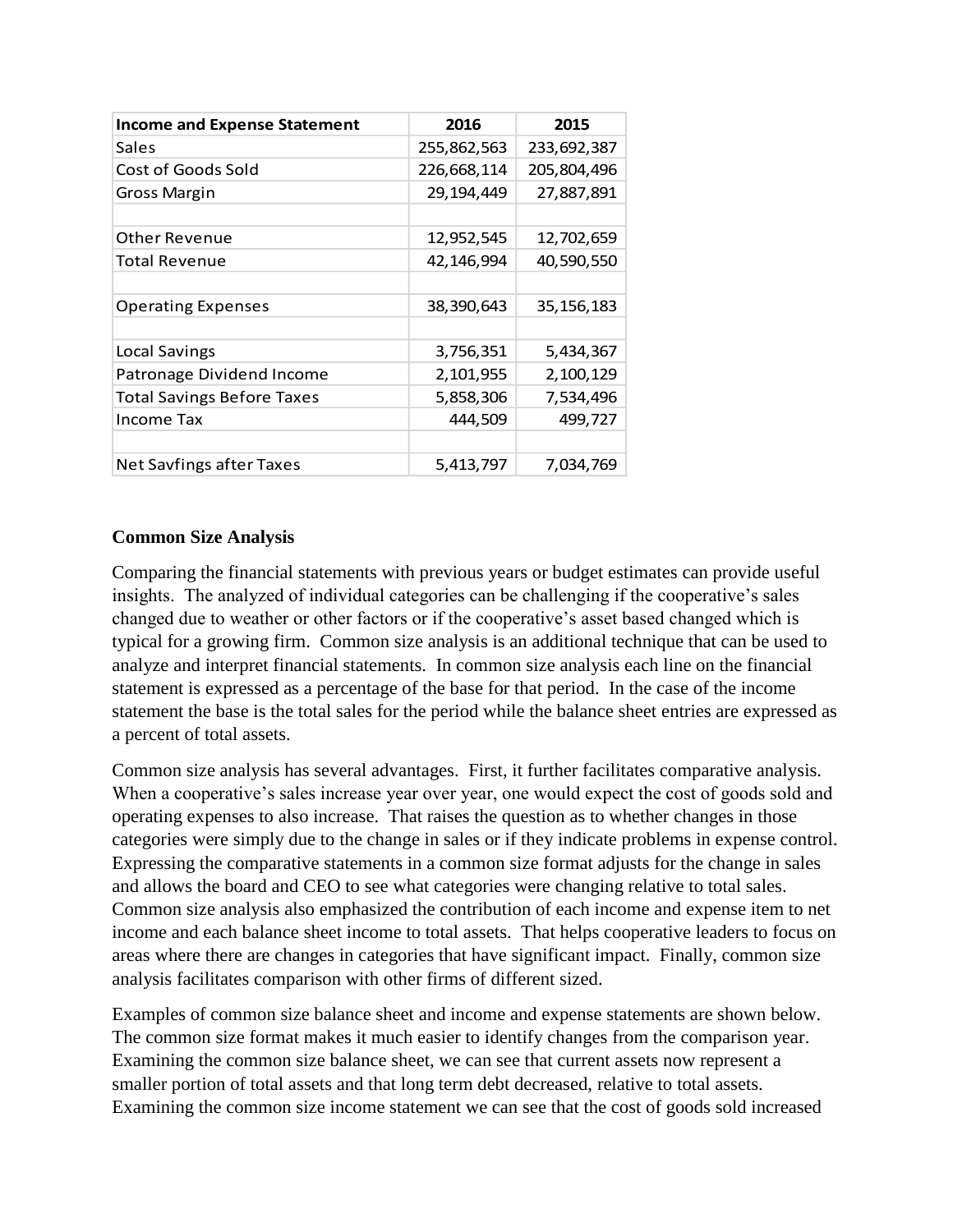relative to sales while the amount of other income and patronage income received from regional cooperatives decreased. The result was a lower after tax profit margin. We can also note that while operating expenses increased in dollar terms, the level of operating expense to sales was constant.

| <b>Balance Sheet</b>                |          |        |
|-------------------------------------|----------|--------|
|                                     | 2016     | 2015   |
| <b>Current Assets</b>               |          |        |
| Cash                                | 17.7%    | 9.5%   |
| Receivables                         | 5.3%     | 7.4%   |
| Inventory                           | 17.9%    | 24.2%  |
| <b>Prepaid Expenses</b>             | 2.3%     | 4.4%   |
| Deferred Tax Asset                  | 0.1%     | 0.1%   |
| <b>Total Current Assets</b>         | 43.4%    | 46.2%  |
|                                     |          |        |
| <b>Non-Current Assets</b>           |          |        |
| land                                | 6.3%     | 5.8%   |
| <b>Property Plant and Equipment</b> | 85.6%    | 77.0%  |
| <b>Accumulated Depreciation</b>     | $-46.4%$ | -39.0% |
| Net Property Plant and Equipment    | 39.2%    | 38.0%  |
| <b>Investment in Cooperatives</b>   | 11.1%    | 9.9%   |
| <b>Total Non-Current Assets</b>     | 56.6%    | 53.8%  |
|                                     |          |        |
| <b>Total Assets</b>                 | 100.0%   | 100.0% |
|                                     |          |        |
|                                     | 2016     | 2015   |
| <b>Current Liabilities</b>          |          |        |
| <b>Accoounts Payable</b>            | 22.3%    | 24.1%  |
| Curren t Portion of Long Term Debt  | 2.5%     | 2.4%   |
| Notes Payable                       | 7.5%     | 7.3%   |
|                                     |          |        |
| <b>Accrued Expenses</b>             | 2.6%     | 1.8%   |
| Patronage Refunds Payable           | 0.4%     | 0.8%   |
| <b>Total Current Liabilities</b>    | 35.3%    | 36.5%  |
|                                     |          |        |
| <b>Long Term Liabilities</b>        |          |        |
| Notes Payable                       | 8.5%     | 13.0%  |
|                                     |          |        |
| <b>Members Equity</b>               |          |        |
| Membership Stock                    | 3.8%     | 1.4%   |
| <b>Qualified Revolving Equity</b>   | 15.4%    | 15.1%  |
| Non-qualified Revolving Equity      | 15.3%    | 16.9%  |
| <b>Unallocated Equity</b>           | 21.6%    | 17.2%  |
| <b>Total Member Equity</b>          | 56.2%    | 50.6%  |
| <b>Total Liabilities and Equity</b> | 100.0%   | 100.0% |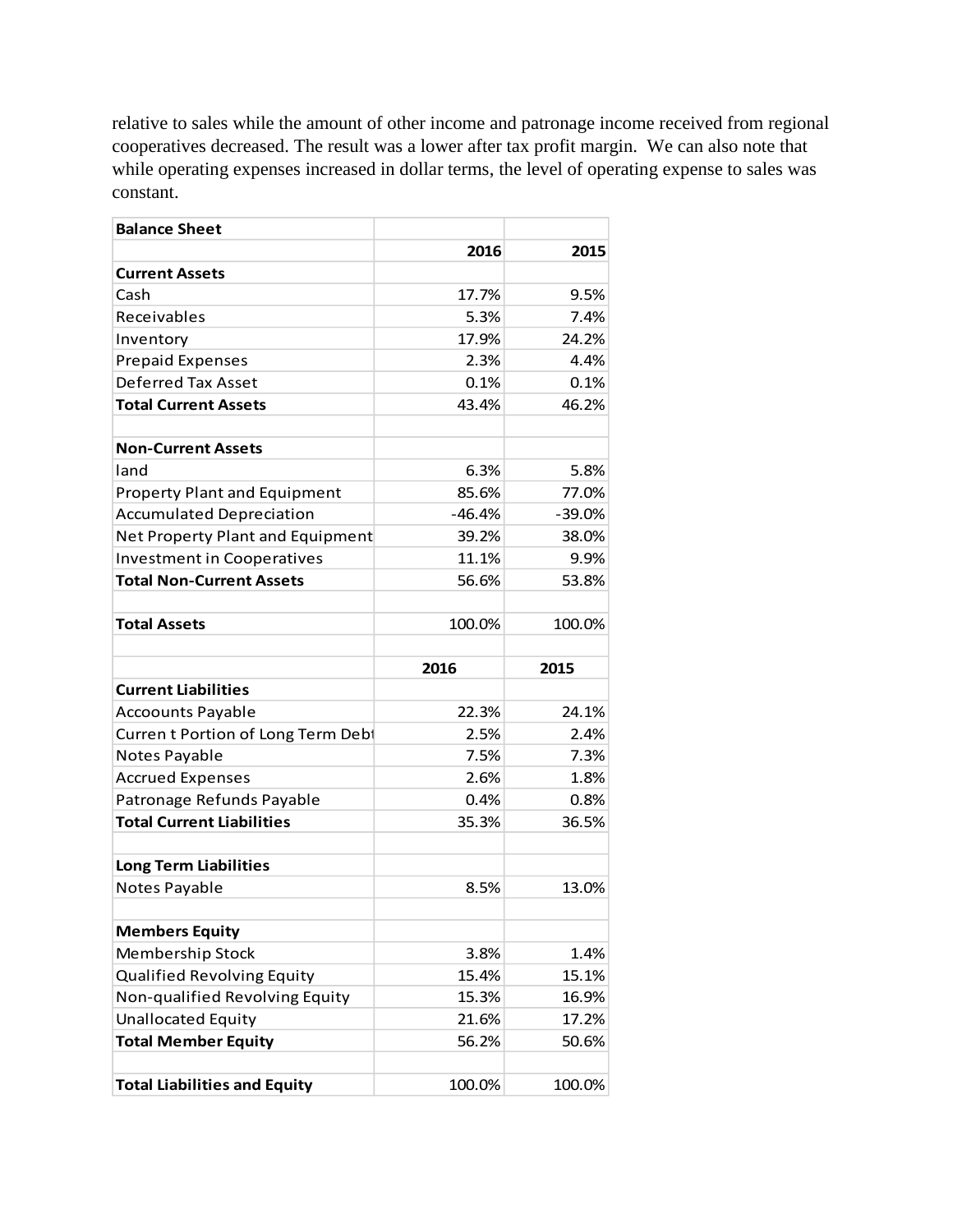| <b>Income and Expense Statement</b> | 2016   | 2015   |
|-------------------------------------|--------|--------|
| Sales                               | 100.0% | 100.0% |
| Cost of Goods Sold                  | 88.6%  | 88.1%  |
| <b>Gross Margin</b>                 | 11.4%  | 11.9%  |
| <b>Other Revenue</b>                | 5.1%   | 5.4%   |
| <b>Total Revenue</b>                | 16.5%  | 17.4%  |
| <b>Operating Expenses</b>           | 15.0%  | 15.0%  |
| Local Savings                       | 1.5%   | 2.3%   |
| Patronage Dividend Income           | 0.8%   | 0.9%   |
| <b>Total Savings Before Taxes</b>   | 2.3%   | 3.2%   |
| <b>Income Tax</b>                   | 0.2%   | 0.2%   |
| Net Savfings after Taxes            | 2.1%   | 3.0%   |

## **Financial Ratio Analysis**

Ratio analysis is one the important tools for financial statement analysis. Financial ratios highlight the relationship between two or more entries on the financial statements. Financial ratios can be tracked over time to determine if the cooperative is making progress toward its financial goals and the ratios can be compared with industry benchmarks. A more advanced analysis can be performed by examining the relationship between multiple financial ratios. Financial ratios are typically classified based on their purpose. The common categories of financial ratios are:

- Liquidity Ratios
- Solvency Ratios
- Efficiency or Activity Ratios
- Profitability Ratios

# Liquidity Ratios

Liquidity relates to a firm's ability to meet its short term obligations. In simple terms liquidity measures determine if the firm has enough cash or assets that will be converted to cash to meet the obligations that will require cash in the coming year.

One of the most common liquidity ratio is the current ratio which is defined as:

## *Current Ratio = Current Assets ÷Current Liabilities*

At a minimum a cooperative would need to maintain a current ratio of 1:00 to be able to pay its obligations as they come due. A common benchmark for the current ratio is a minimum of 2:00 .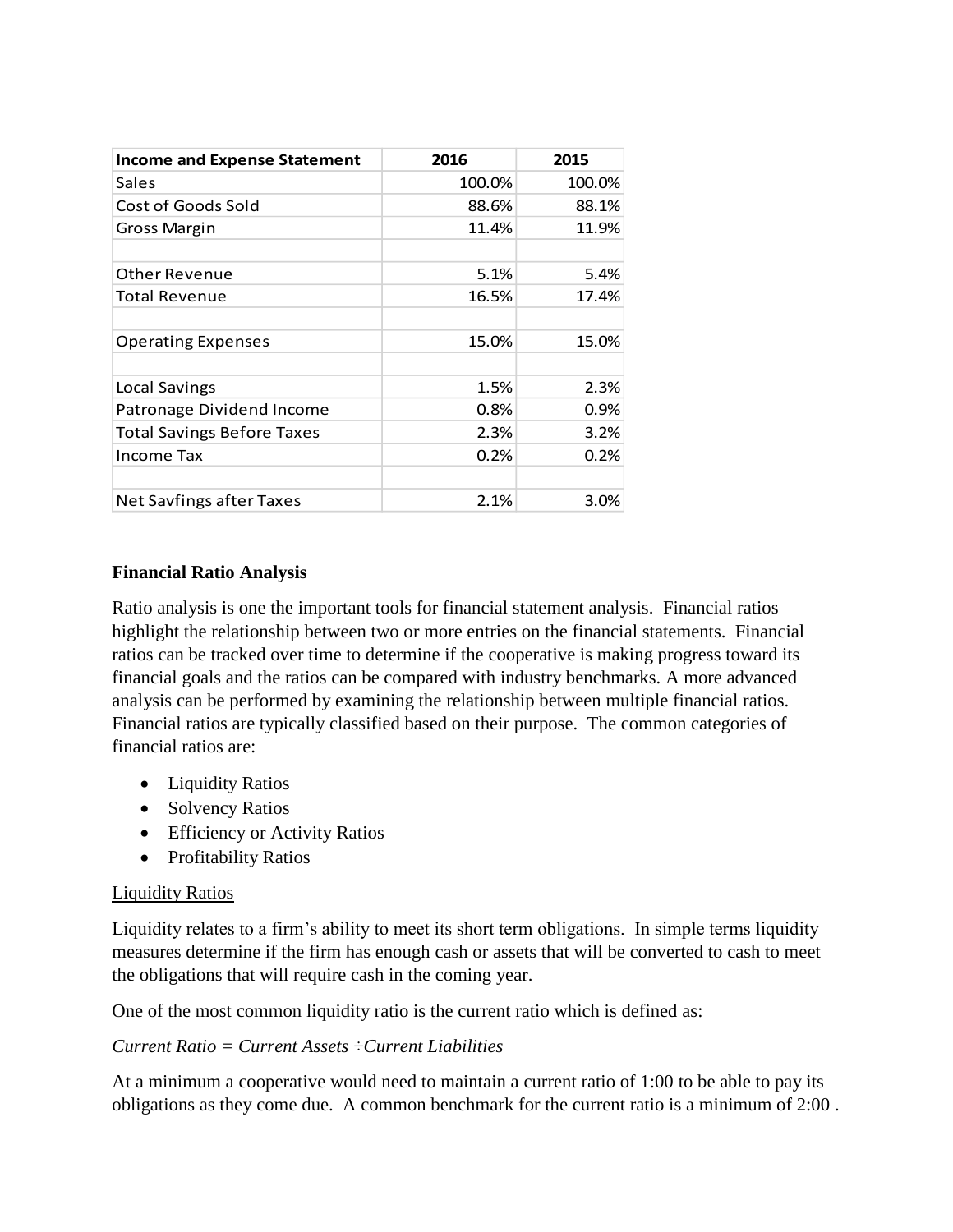Another measure of liquidity is working capital which is defined as:

*Working capital = current assets – current liabilities.*

Cooperative leaders can develop specific goals for the dollar amount of working capital. The cooperative's loan covenants often specify minimum working capital level. The appropriate dollar amount of working capital changes as a cooperative grows. For that reason, working capital is often measured with the working capital to sales ratio.

# *Working Capital to Sales = Working capital ÷total sales.*

A common benchmark the working capital to sales ratio is a minimum of 1.5% of grain sales plus 2.5% of farm supply sales. A diversified commodity marketing and farm supply cooperative would therefore likely have a benchmark of 2.0% or higher.

## Solvency Ratios

Solvency refers to the amount of debt the cooperative is employing relative to its assets and owner's equity. This category of ratios can also measure whether the firm's cash flow are sufficient to meet the required debt payments. Some of the common solvency ratios include:

# *Debt to Asset Ratio = Total Debt ÷Total Assets*

In many cooperatives the seasonal debt or short term debt can be a significant part of the total debt. There is also significant variation in the amount of short term debt during a normal year. A good portion of the seasonal debt is used to finance inventory which is ordinarily converted to cash within the year. For that reason, many cooperatives place more focus on solvency ratios measuring long term debt.

## *Long term Debt to Asset Ratio = Long Term Debt ÷Total Assets*

A common benchmark for the Long Term Debt to Asset Ratio is a maximum of 50%. Many cooperatives strive for lower levels.

Some equivalent ratios are the *Debt to Equity Ratio* or *Long Term Debt to Equity Ratio*. A Debt to Equity Ratio of 100% is equivalent to a Debt to Asset Ratio of 50%.

As opposed to measuring the amount of debt the Debt Coverage Ratio measures the cooperative's ability to meet the required debt payments. The calculation of the Debt Service Ratio can be somewhat complex. In principle the ratio measures all of the funds the cooperative has available to make debt and lease payments relative to the amount of those payments. One definition of the Debt Coverage Ratio is:

*Debt Coverage Ratio = Earnings before Interest, Taxes, Loan Principle and Lease Payments ÷ Loan Interest and Principle Payments + Lease Payments*

A common benchmark for the Debt Coverage Ratio is 1.75 to 2.00 or higher.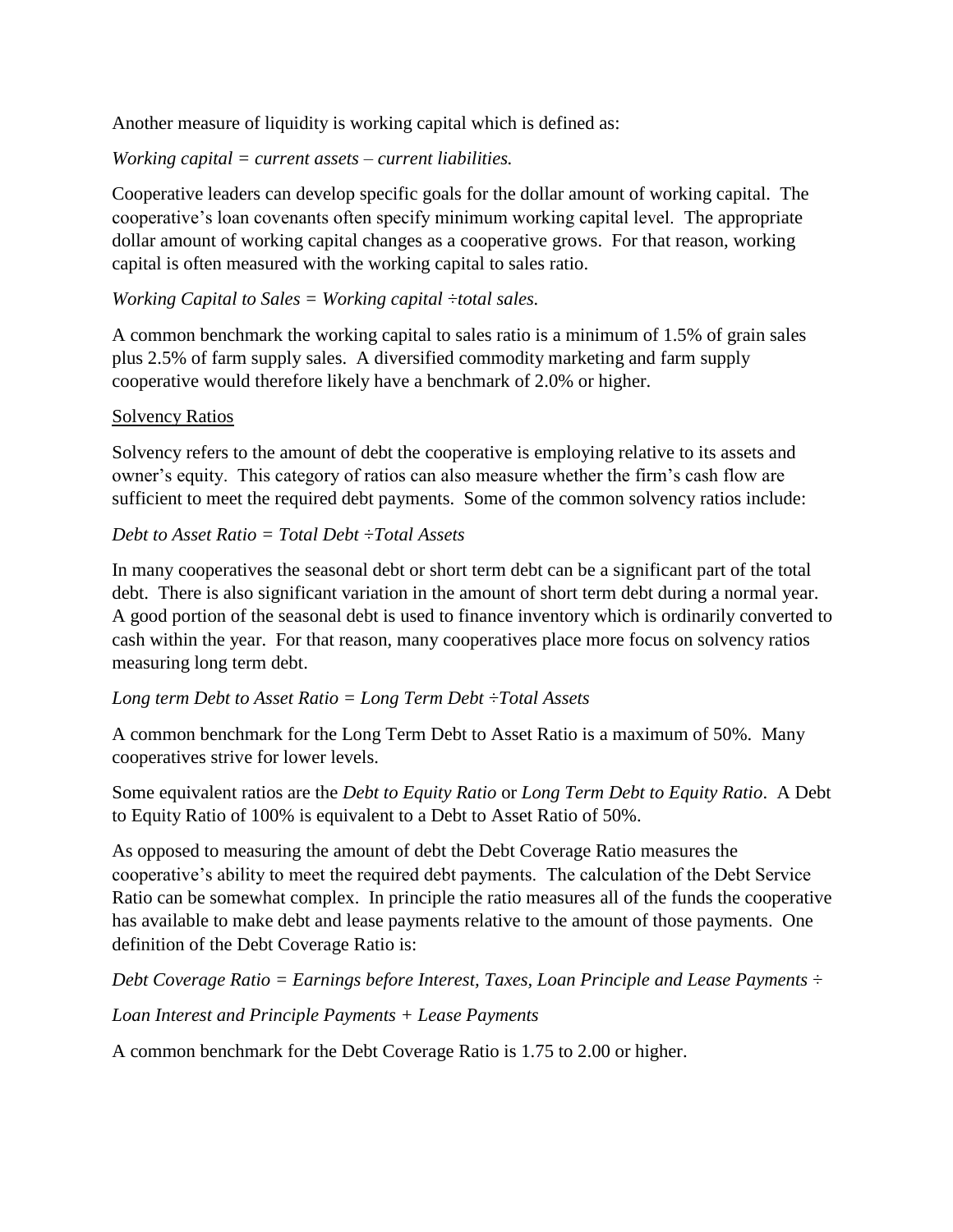Calculations for the Debt Service Coverage Ratio also often subtract the gain or loss on asset sales and other non-typical items from the earnings side of the ratio. The adjustment would make the ratio reflect the debt coverage that the cooperative would achieve in a typical year.

#### Activity and Efficiency Ratios

This category or ratios measures how efficiently the firm is employing its assets and how well it is controlling expenses. A sub-set of these ratios is known as "turnover ratios which measure the relationship between sales and particular asset categories. It is easy to visualize the concept of turnover when we consider the inventory turnover ratio. When the average inventory is much lower than the total annual sales then it is obvious that the inventory "turns over" (is replaced) multiple time during the year. A high inventory turnover ratio indicates the firm is generating a lot of sales from its inventory investment. Some common turnover ratio and common benchmarks include:

*Total Asset Turnover = Sales ÷ Total Assets*

(A common benchmark is a minimum of 2.0

*Fixed Asset Turnover – Total Sales ÷Total Assets*

(A common benchmark is a minimum of 5.0 )

*Inventory Turnover Ratio = Farm Supply Sales ÷Average Inventory*

(Benchmark depends on the sales profit margin)

*Accounts Receivable Turnover = Credit Sales ÷Average Accounts Receivable Balance*

(A common benchmark is a minimum of 8:00, depending on the credit terms).

The Accounts Receivable Turnover ratio reflects how long on average it takes the cooperative to collect each dollar of credit sales. A turnover ratio of 8:00 implies an average collection period of 45 days. An equivalent ratio is:

#### *Average Collection Period = Average Accounts Receivable ÷ Average Credit Sales per Day*

The benchmarks for the Accounts Receivable Turnover Ratio and Average Collection Period also depend on the credit terms being offered. Some cooperatives also calculate the percent of the accounts receivable balance that is past the credit terms, for example many cooperatives strive to keep the portion of accounts receivable past 60 days below 20%

## Expense Control Ratios

Other efficiency ratios measure how well the cooperative is controlling expenses. Because the level of expenses would be expected to change with the level of sales, expense ratios are calculated as a percent of sales or percent of gross margin on sales. Many agricultural cooperatives that are marketing bulk commodities or selling bulk inputs strive for a target profit margin per unit. For example a grain marketing cooperative might strive for a \$.50 margin per bushel while a farm supply cooperative might try and achieve a \$50 margin per ton. For that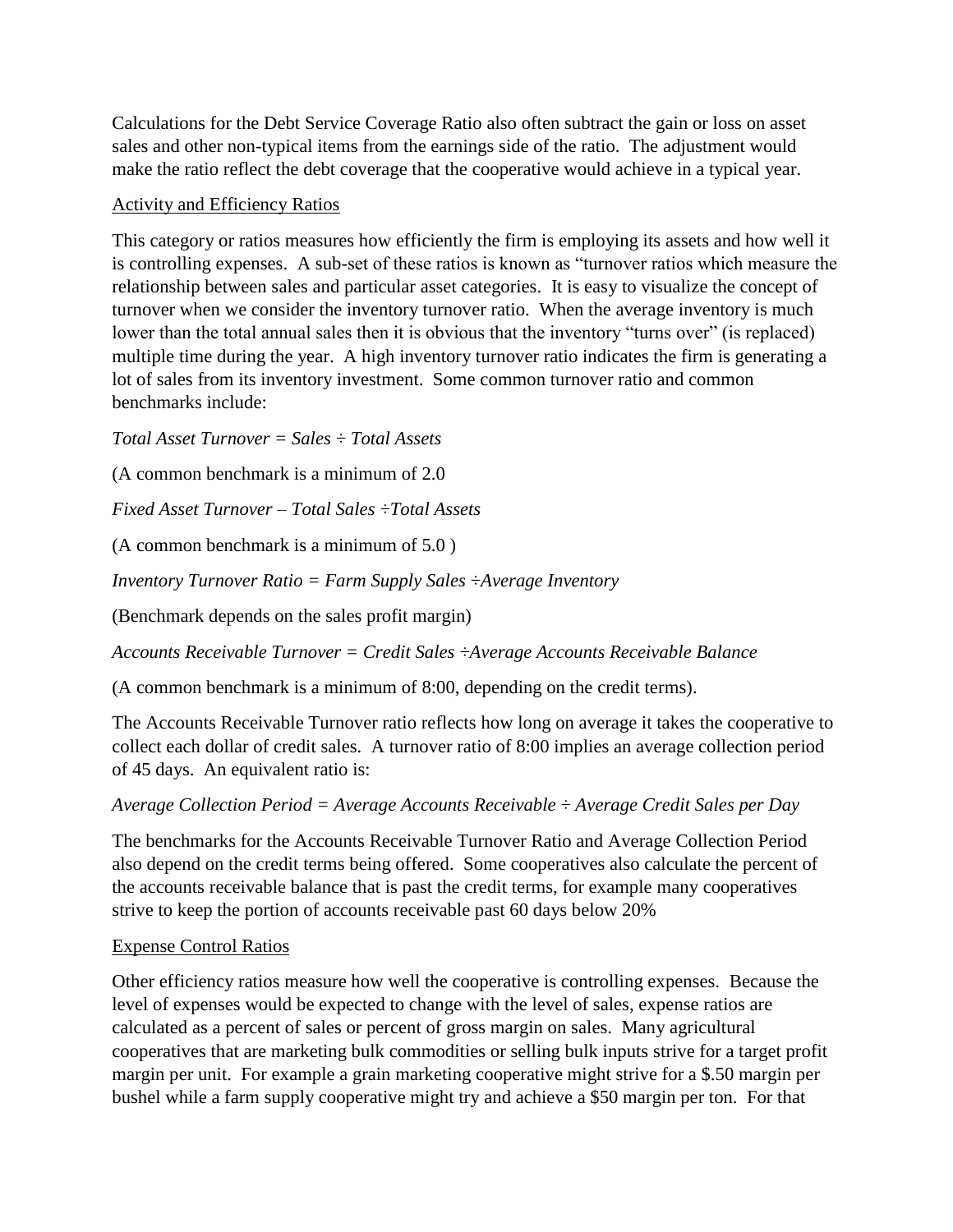reason, expense ratios for agricultural cooperatives are typically expressed as a percent of gross margin. That removes the effects of volatile commodity prices from the expense ratio.

In the calculation of gross margin for expense ratios, other operating income such as grain storage income or fertilizer application income that is typically included in the gross margin calculation. Some common expense ratios include:

*Total Expenses to Gross Margin - Total Expenses ÷Total Gross Margin*

A common benchmark would be less than 80%

*Personnel Expense to Gross Margin = Personnel Expense ÷Gross Margin* 

Common benchmarks would be less 35% for grain only cooperatives and less than 45% for farm supply cooperatives.

*Fixed Expense to Gross Margin = Fixed Expenses ÷Gross Margin*

A common benchmark for the fixed expense ratio is not to exceed 25%=30%

*Other Expense to Gross Margin = Other Expense ÷Gross Margin* 

A common benchmark for the other expense ratio is not to exceed 25%

*Total Operating Expenses to Gross Margin = Total Operating Expenses*

A common benchmark for the total expense ratio is not to exceed 80-85

Profitability Ratios%

Profitability ratios measures the cooperative's success in generating a return for its usermembers. While there can be other dimensions of the cooperative value package, profitability is a key objective. Many of the other characteristics of a firm, which are measured by the other financial ratios, ultimately impact profitability. Profitability ratios reflect the level of sales generated, the efficiency of asset utilization, expense control and the capital structure of the firm. Profitability ratios include margin ratios and return ratios.

Margin ratio measure how profit is being generated from sales and gross revenues. Some of the most common margin rations measure the relation of gross profit, operating profit and net profit to total sales. Managers find margin ratios useful in comparing the cooperative's performance over time. They are more difficult to compare to industry benchmarks because different types of products and services typically yield different profit margins. Margin ratios measure the profit per dollar of sales but not the profitability of the firm. The profitability of the frim depends on both the profit margin per sales dollars and the amount of total sales.

# Return Ratios

As the names imply, profitability return ratios measure the financial return the firm is generating. The two most common ratios are the Return on Assets which measures the return the firm is generating from its total assets and the Return on Equity which measures the return to the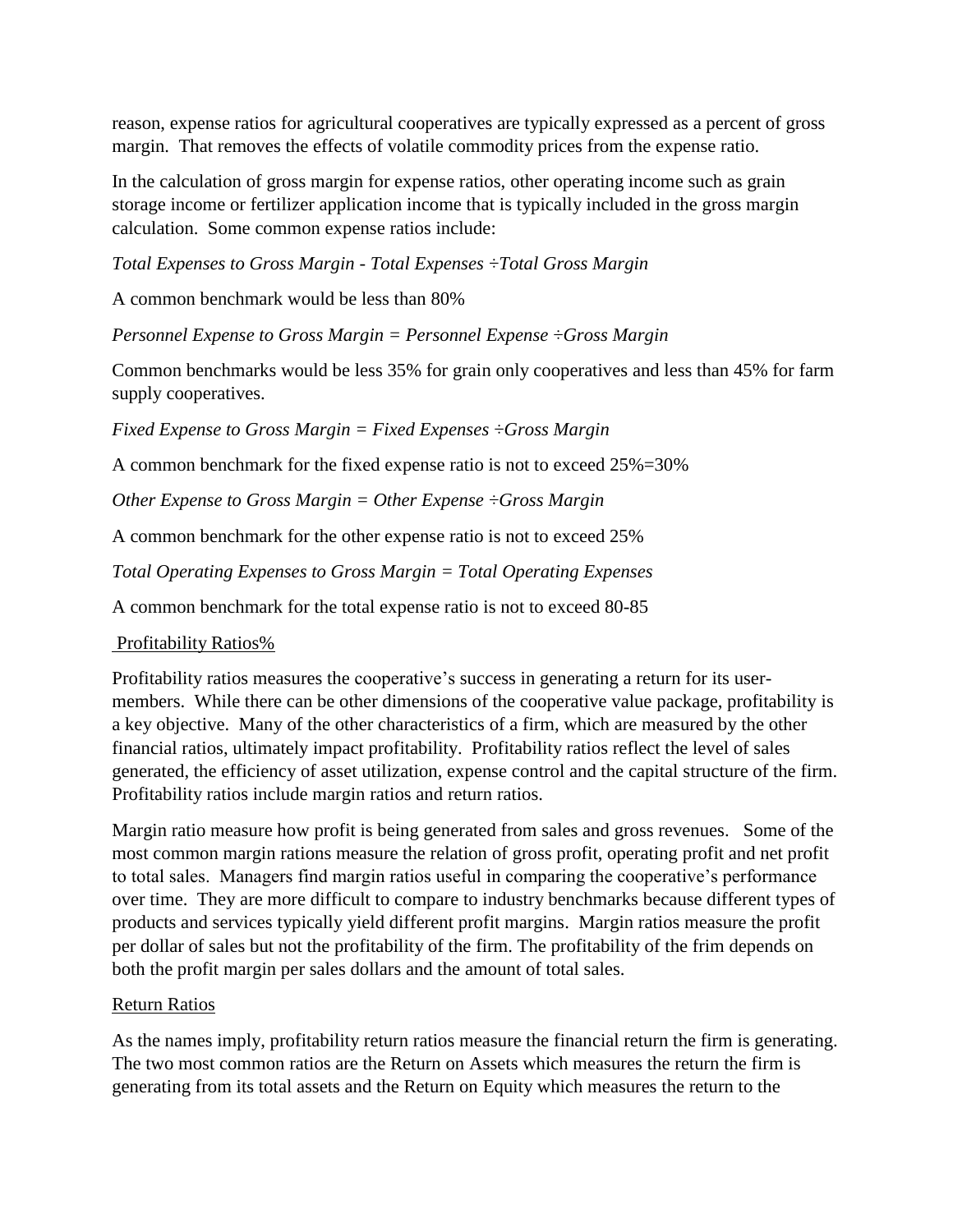owner's invested capital. Both of these return ratios combine information from the income statement with information from the balance sheet.

Return on Assets= Net after Tax Savings ÷ Total Assets

The sole purpose of a cooperative investing in assets is to generate revenue and ultimately produce profits. The return on total asset ratio measures how efficiently the cooperative is utilizing and managing its assets to produce a profit during the current period. A common benchmark for the Return on Total Assets is a minimum of 8%.

Return on Equity = Net Savings after Taxes  $\div$  Member Equity

The ultimate goal of the cooperative is to generate a return for its user-owners. The return on equity ratio measures how much profit is being generated with each dollar of the owner's equity investment. The return on equity reflects both how well the firm is utilizing its assets and also how the firm used debt and equity financing. When the cooperative is generating returns in excess of the interest rate then the use of debt financing increases the return on equity. This is often referred to as "financial leverage". The use of debt financing also increases the risk of the firm since the loan payments must be paid regardless of profitability. A common benchmark for the return on equity is a minimum of 10%.

Return on Local Assets =:Local Savings ÷ Local Assets

(Where Local Assets =Total Assets – Investment in Regional Cooperatives)

Return on Local Equity = Local Savings  $\div$  Local Equity –

(Where Local Equity = Members equity -Investment in Regional Cooperatives)

Many local cooperatives are members of regional cooperatives. Under that two tier system the local cooperative receives patronage in both cash and equity from the regional cooperative. The members of the local cooperative are directly impacted by the performance of their local cooperative and indirectly by the performance of the regional cooperative. Because the performance of the regional cooperative is not under the control of the manager and board of the local cooperative, lenders and other parties often look at local savings ratios. These ratios are based on local savings (savings before regional patronage) and local assets (total assets minus equity in regional cooperatives) and local equity (total equity minus equity in regional cooperatives). The same typical benchmarks are used for the local savings ratios but they are more stringent measures since poor performance at the local level cannot be offset by regional patronage. The calculation of local savings is made before taxes so the effects of income taxes are not considered. Agricultural cooperatives have traditionally had low taxable income because they distributed tax deductible patronage refunds. For that reason, the omission of the tax payment has little impact on the difference between local and total savings and the resulting ratios.

Trend Analysis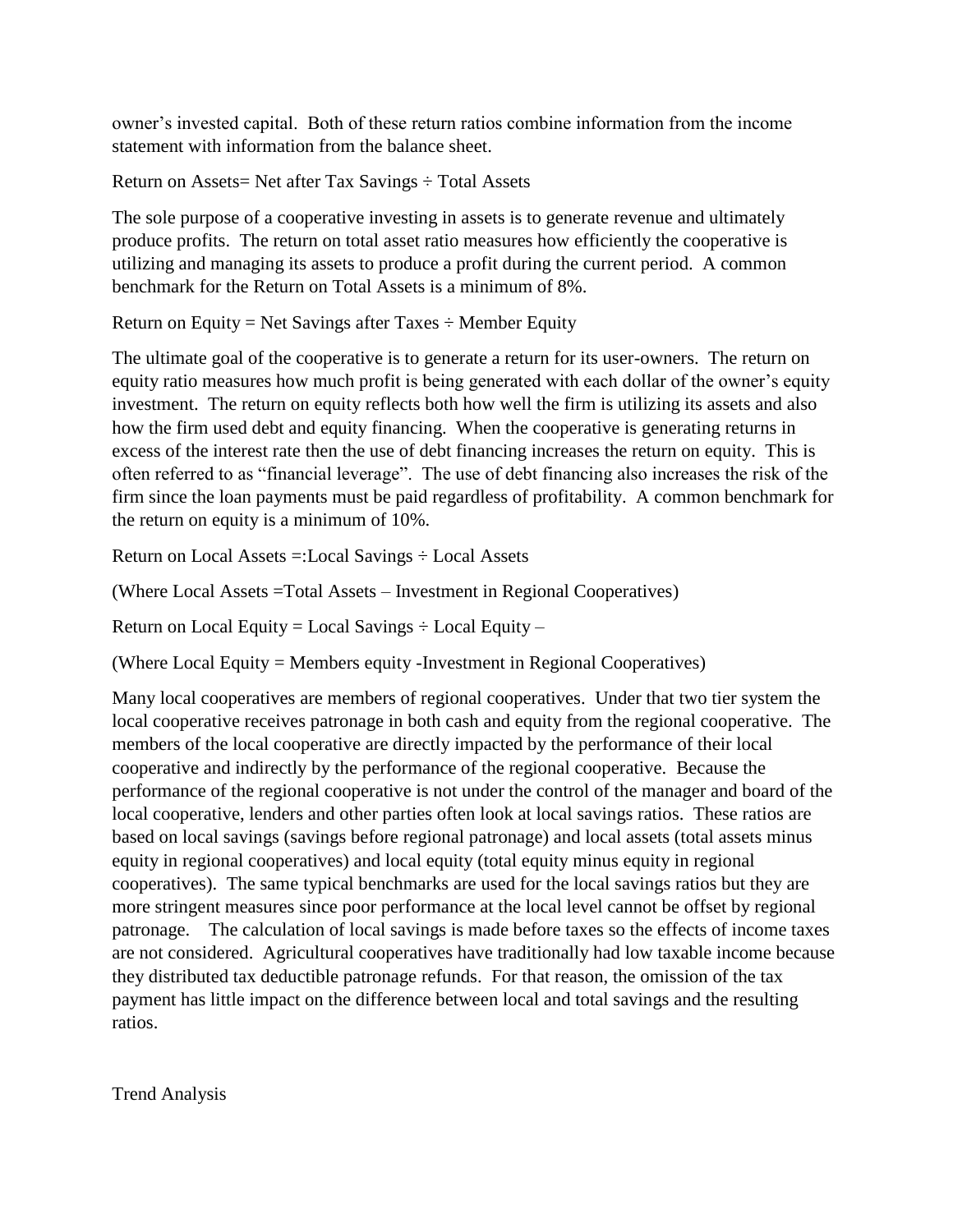It is difficult to identify underlying issues with a cooperative's financial condition or performance from a single year's financial statements. Agricultural cooperatives are impacted by weather, commodity prices and the general agricultural economy. Cooperative leaders also sometimes make strategical and financial decisions that temporarily impact the firm's financial position. One of the important steps in financial statement analysis is to examine ratios over time and identify any positive or negative trends. The figures below illustrate a time series of financial ratios from an actual mid-western grain and farm supply cooperative.



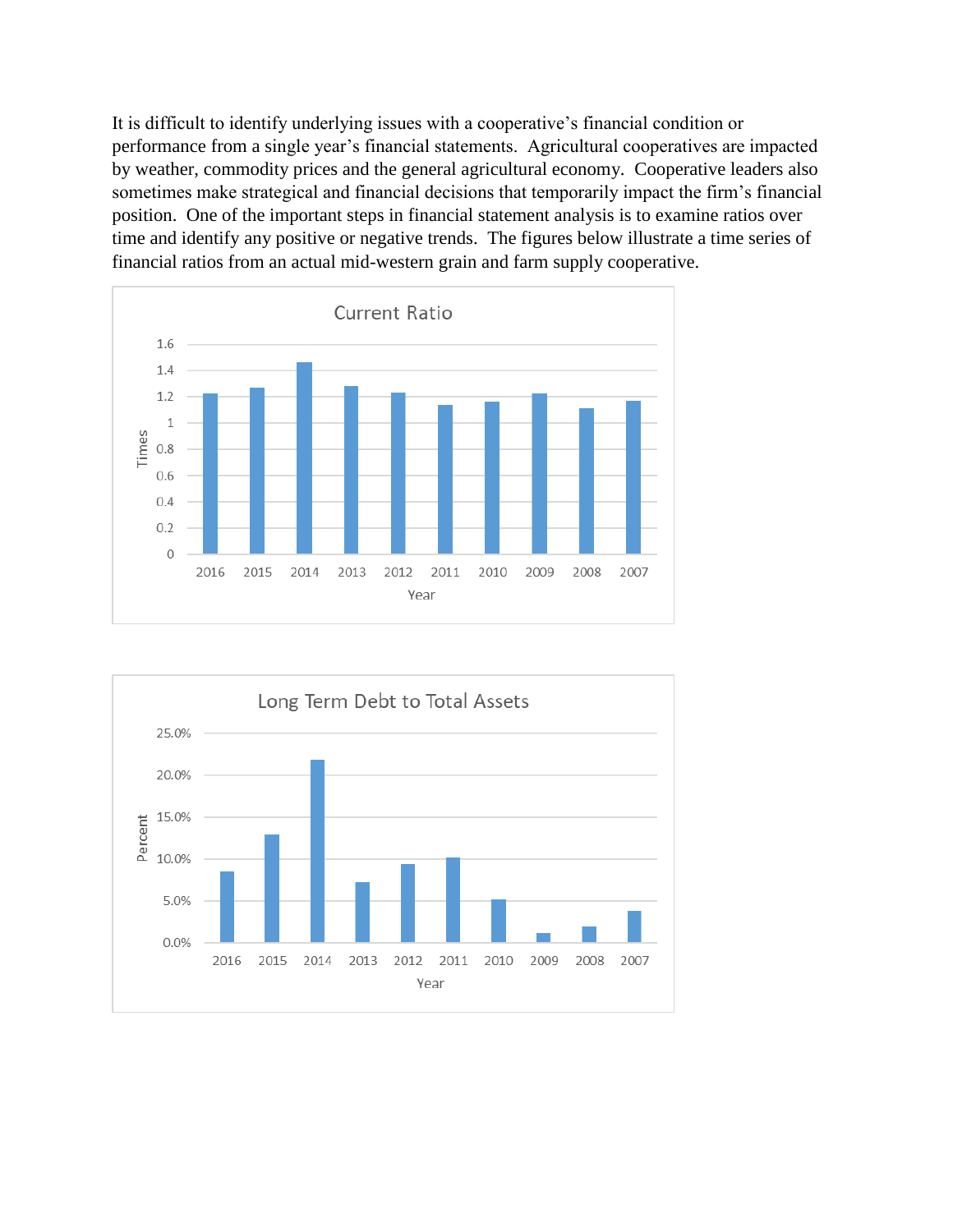